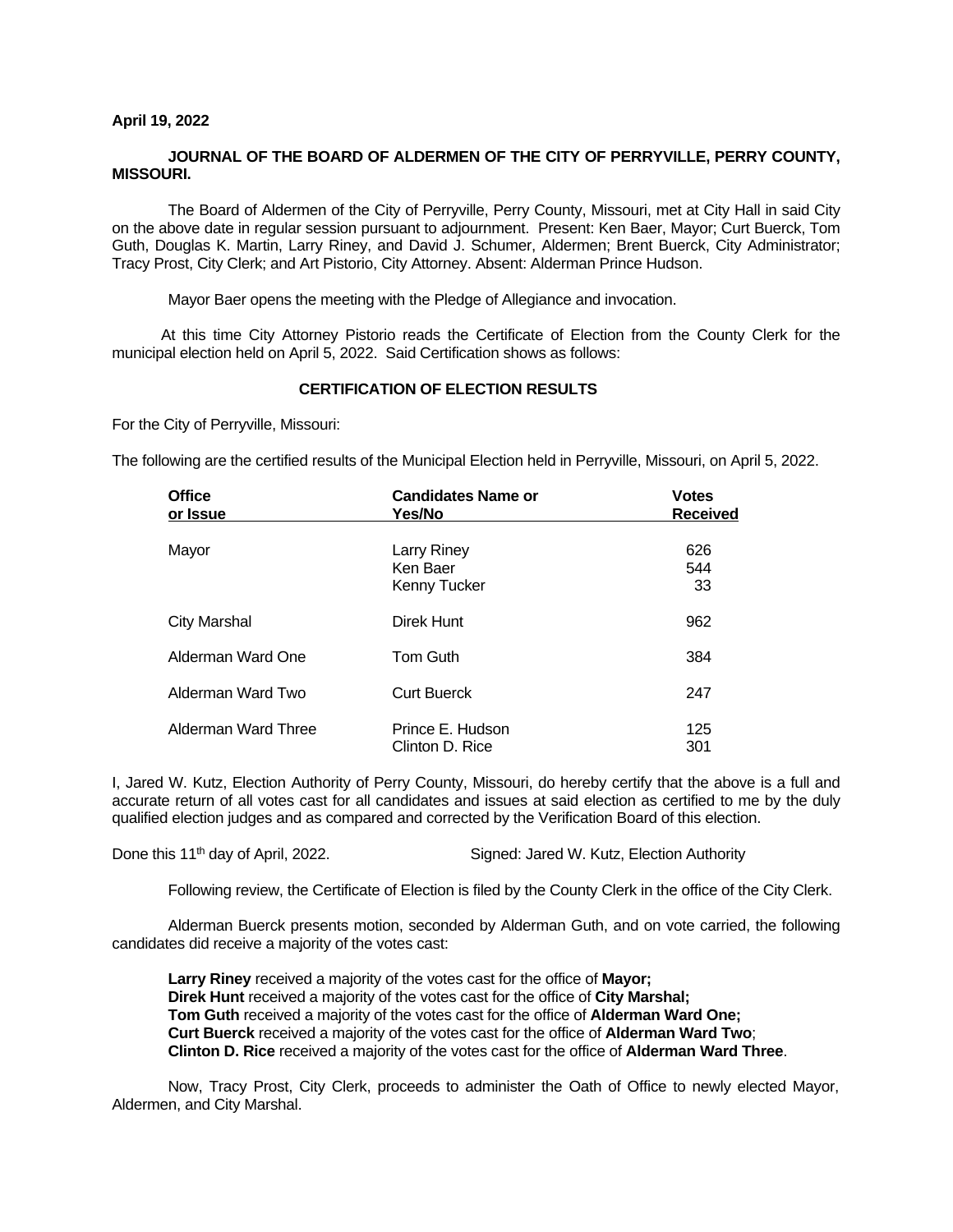At this time, Mayor Baer expresses his appreciation to the Board, City employees, and the residents of Perryville for their support during his eight years as Mayor for the City of Perryville.

Mayor Riney thanks Mr. Baer for his commitment to the citizens of Perryville and his success as Mayor of the City of Perryville and presents him with the council room gavel.

The Board now convenes with the newly elected members of the Board of Aldermen.

Mayor Riney asks the Board of Aldermen to consider his appointment of Dennis House to fill his unexpired term as Alderman Ward One.

Alderman Buerck makes a motion to approve Mayor Riney's appointment of Dennis House to fill his unexpired term as Alderman Ward One. Alderman Martin seconds the motion, and on vote the motion carries.

Now, Tracy Prost, City Clerk, proceeds to administer the Oath of Office to newly appointed Dennis House, Alderman Ward One.

Mayor Riney asks the Board of Aldermen to approve his reappointment of Jeremy Triller as Fire Chief for the City of Perryville per the recommendation of the members of the Fire Department.

Alderman Buerck makes a motion to approve Mayor Riney's reappointment of Jeremy Triller as Fire Chief for the City of Perryville per the recommendation of the members of the Fire Department. Alderman Guth seconds the motion, and on vote the motion carries.

Now, Tracy Prost, City Clerk, proceeds to administer the Oath of Office to appointed Jeremy Triller, Fire Chief.

At this time, Mayor Riney asks for a motion to appoint a member of the Board of Aldermen to preside as President of the Board.

Alderman Buerck nominates Alderman Tom Guth as President of the Board of Aldermen. Alderman Martin seconds the nomination.

There being no further nominations, Alderman Buerck presents motion to elect Alderman Tom Guth as President of the Board of Aldermen. Alderman Martin seconds the motion, and on vote carries.

Mayor Riney now makes the following committee appointments:

#### **2022-23 COMMITTEES**

| <b>PUBLIC WORKS</b>  | <b>GUTH, Schumer</b><br>(Gas/Water/Sewer/Street/Solid Waste) |
|----------------------|--------------------------------------------------------------|
| <b>PUBLIC SAFETY</b> | <b>BUERCK, Martin, Rice</b><br>(Fire/Police)                 |
| <b>FINANCE</b>       | <b>SCHUMER, Rice</b><br>(Budget)                             |
| <b>ECONOMIC DEV</b>  | <b>MARTIN, Buerck</b><br>(Airport/Industrial Work)           |
| <b>SIDEWALK</b>      | <b>SCHUMER, House, Martin</b>                                |
| <b>LIAISON</b>       | HOUSE, Martin, Guth                                          |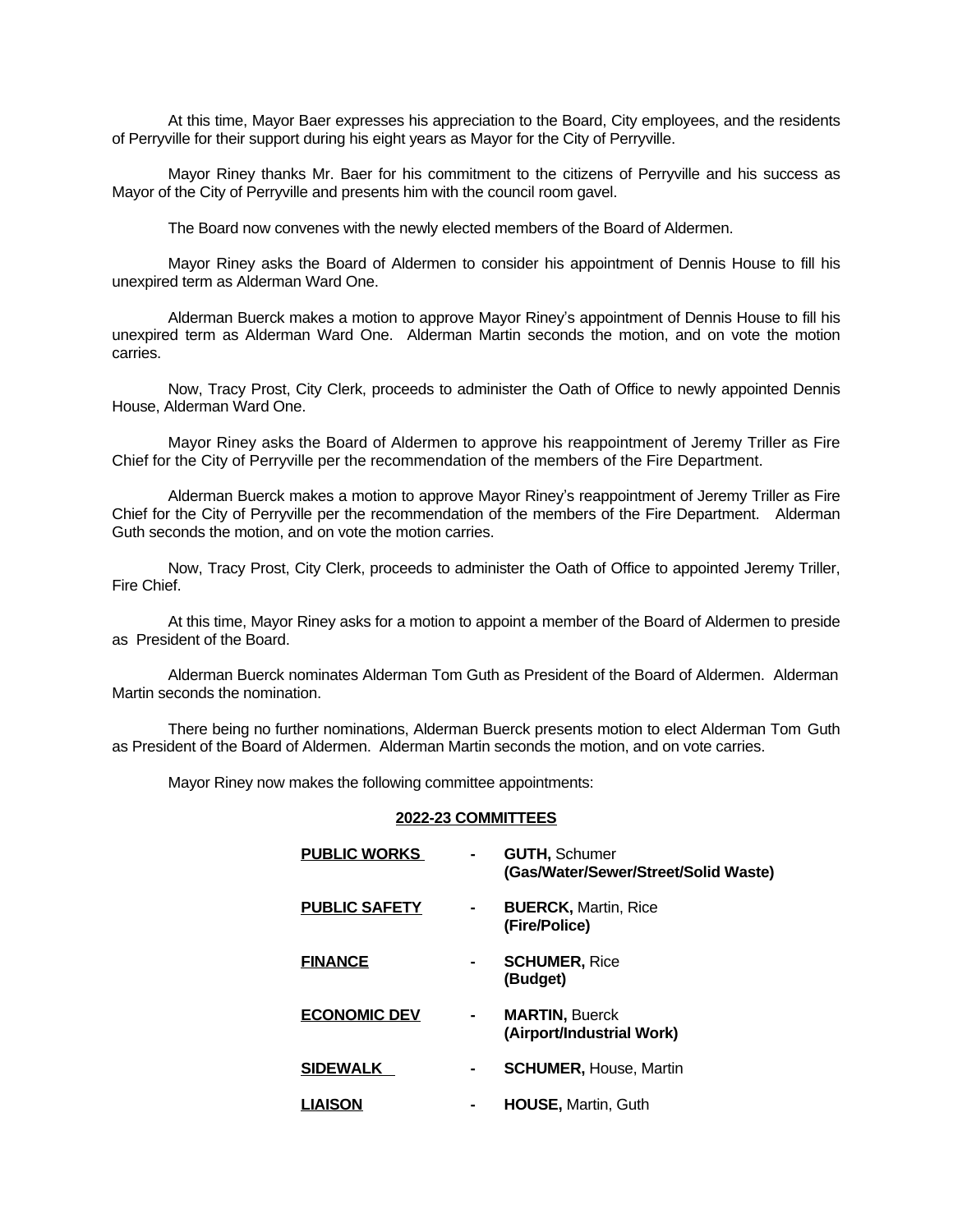## **(P&Z/Board of Adjustments/Park Board)**

Mayor Riney expresses his desire to appoint Alderman House to serve as the Board's representative on the Planning & Zoning Commission Board for the next year.

Following discussion and review, Alderman Guth makes a motion to approve Mayor Riney's appointment of Alderman House to serve as the Board's representative on the Planning & Zoning Commission Board for the next year. Alderman Buerck seconds the motion, and on vote the motion carries.

Mayor Riney now asks for citizens' participation from the floor.

There being no one coming forth, Mayor Riney closes the citizens' participation portion of the meeting.

## **CONSENT AGENDA ITEMS**

- 12. Approve minutes from meeting of April 5, 2022.
- 13. Approve Financial Reports for March, 2022.

|                                  |          |                                                                                                                                     |                |                 |                |                      |                   | <b>CITY OF PERRYVILLE</b>         |             |                    |                |                                   |                |                    |      |                |  |
|----------------------------------|----------|-------------------------------------------------------------------------------------------------------------------------------------|----------------|-----------------|----------------|----------------------|-------------------|-----------------------------------|-------------|--------------------|----------------|-----------------------------------|----------------|--------------------|------|----------------|--|
|                                  |          |                                                                                                                                     |                |                 |                |                      |                   | <b>STATEMENT OF CASH POSITION</b> |             |                    |                |                                   |                |                    |      |                |  |
| <b>MARCH, 2022</b>               |          |                                                                                                                                     |                |                 |                |                      |                   |                                   |             |                    |                |                                   |                |                    |      |                |  |
| <b>CURRENT</b><br><b>CURRENT</b> |          |                                                                                                                                     |                |                 |                |                      |                   |                                   |             |                    |                |                                   |                |                    |      |                |  |
|                                  |          | April 1, 2021                                                                                                                       | <b>REVENUE</b> |                 | <b>EXPENSE</b> |                      |                   |                                   | <b>FUND</b> |                    | <b>ACOUNTS</b> |                                   | <b>CURRENT</b> |                    | CASH |                |  |
| <b>FUND NAME</b>                 |          | <b>Fund Balance</b>                                                                                                                 | Y-T-D          |                 | Y-T-D          |                      | <b>NET INCOME</b> |                                   |             | <b>BALANCE</b>     |                | <b>RECEIVABLE</b>                 |                | <b>LIABILITIES</b> |      | <b>BALANCE</b> |  |
|                                  |          |                                                                                                                                     |                |                 |                |                      |                   |                                   |             |                    |                |                                   |                |                    |      |                |  |
| 101 Gen Rev                      | \$       | 1,733,339.30                                                                                                                        | $\mathbb{S}$   | 7,982,175.18    |                | $$$ $(7,169,722.05)$ | l \$              | 812,453.13                        | \$          | 2,545,792.43       |                | \$ (690, 178.32)                  |                | \$(460, 118.47)    | s    | 2,775,852.28   |  |
| 105 FSA Administration S         |          | 9,149.60                                                                                                                            | \$             | 414.10          | \$             |                      | - \$              | 414.10                            | \$          | 9,563.70           |                |                                   | -S             |                    |      | 9,563.70       |  |
| 106 Asset Forfeiture             | \$       | 53.99                                                                                                                               | s.             |                 |                |                      |                   |                                   | \$.         | 53.99              |                |                                   |                |                    |      | 53.99          |  |
| 204 Airport                      | \$       | (56,989.85)                                                                                                                         | -\$            | 997,978.02      |                | $(885, 042.62)$ \$   |                   | 112,935.40                        | -S          | 55,945.55          | - \$           | 2,765.00                          | - \$           | 21,451.25          |      | 74,631.80      |  |
| 206 Trans Trust                  | \$       | 214,122.04                                                                                                                          |                | \$1,145,062.36  |                | $(964, 793.50)$ \$   |                   | 180,268.86                        |             | 394,390.90         |                |                                   | -S             | 34,956.78          |      | 429,347.68     |  |
| 207 Perry Park Ctr.              | \$       | 133,325.26                                                                                                                          | \$             | 2,451,184.97    |                |                      |                   | 154,211.91                        | -S          | 287,537.17         |                | $$$ (283,455.88) $$$ (214,705.95) |                |                    | S    | 356,287.10     |  |
| 211 Veterans Field               | \$       | 20,945.43                                                                                                                           | s.             | 13,687.51       | -S             | $(11,955.39)$ \$     |                   | 1,732.12                          |             | 22,677.55          |                |                                   | -S             |                    |      | 22,677.55      |  |
| 213 Field Improvement            | \$       | 4,705.50                                                                                                                            | \$             | 30.70           |                | $(4,736.20)$ \$      |                   | (4,705.50)                        | \$          |                    |                |                                   |                |                    |      |                |  |
| 307 Debt Service                 | \$       | 2,042.72                                                                                                                            |                | 224,027.67      |                | $(24, 419.48)$ \$    |                   | 199,608.19                        |             | 201,650.91         |                | \$ (205,910.36)                   |                | \$(206.402.93)     |      | 201,158.34     |  |
| 308 Cap Imp SIs Tax Rev \$       |          | 615,562.30                                                                                                                          | \$             | 851,719.05      |                | $(562, 966.75)$ \$   |                   | 288,752.30                        |             | 904,314.60         |                |                                   |                |                    |      | 904,314.60     |  |
| 409 Gen Pub Fac                  | \$       |                                                                                                                                     | \$             |                 | -S             |                      |                   |                                   |             |                    |                |                                   |                |                    |      |                |  |
| 414 TIF 1-Hwy 51/61              | <b>S</b> | 141,241.67                                                                                                                          | s.             | 92,180.53       |                |                      |                   | 92,180.53                         | -S          | 233,422.20         |                |                                   | -S             |                    |      | 233,422.20     |  |
| 415 Economic Develop \$          |          | 4,598.63                                                                                                                            | S.             | 806,658.66      |                |                      |                   | $(198, 515.05)$ \$                |             | $(193, 916.42)$ \$ |                | ٠                                 | <b>S</b>       | 6,777.26           | s    | (187, 139.16)  |  |
| 416 TIF 2-Downtown               | - \$     | 132,925.26                                                                                                                          | \$             | 28,884.78       | \$             | $(76, 334.58)$ \$    |                   | $(47, 449.80)$ \$                 |             | 85,475.46          | l \$           |                                   | -S             |                    |      | 85,475.46      |  |
| 417 TIF 3-155/HWY 51             | - \$     | 1,010,699.12                                                                                                                        | \$.            | 252,723.53      |                | $(136, 292.66)$ \$   |                   | 116,430.87                        | s.          | 1,127,129.99       |                | ٠                                 | <b>S</b>       | 2,897.75           | s.   | 1,130,027.74   |  |
| 513 Street Imp                   | \$       | 351,045.34                                                                                                                          | \$             | 1,117,595.89    |                |                      |                   | $(28, 595.12)$ \$                 |             | 322,450.22         |                |                                   | -S             | 3,941.76           | S    | 326,391.98     |  |
| 612 Refuse                       | \$       | 513,852.93                                                                                                                          | s.             | 929,198.19      | -S             | $(919,001.42)$ \$    |                   | 10,196.77                         | -S          | 524,049.70         |                | $$108,785.79$ \\$                 |                | 17,957.26          | s    | 433,221.17     |  |
| 614 CWSS Op                      | \$       | 4, 187, 257.84                                                                                                                      |                | \$ 5,471,685.32 |                |                      |                   | (46,076.55)                       | \$.         | 4,141,181.29       |                | \$372,791.17                      | S.             | 234,515.78         |      | 4,002,905.90   |  |
| 641 WWTP Improvements            |          | 15,010.72                                                                                                                           |                | \$6,407,221.66  |                |                      |                   | 355,885.13                        |             | 370,895.85         |                |                                   | -S             |                    |      | 370,895.85     |  |
| 619 Gas Op                       | \$       | 3,668,639.27                                                                                                                        |                | \$6,147,557.47  |                |                      |                   | 400,935.96                        | S.          | 4,069,575.23       | S.             | 599,463.81                        | S              | 250,309.19         | s    | 3,720,420.61   |  |
|                                  |          |                                                                                                                                     |                |                 |                |                      |                   |                                   |             |                    |                |                                   |                |                    |      |                |  |
|                                  |          | TOTAL \$12,701,527.07 \$34,919,985.59 \$(32,519,322.34) \$2,400,663.25 \$15,102,190.32 \$695,738.79) \$(308,420.32) \$14,889,508.79 |                |                 |                |                      |                   |                                   |             |                    |                |                                   |                |                    |      |                |  |

- 14. Approve recommendation from Robinson Industrial and Heavy Contracting, Inc., (Construction Manager At-Risk) for the Technical Education Facility relative to Greatest Maximum Price (GMP) - \$7,900,000.00.
- 15. Approve Invoice 549002 to Robinson Industrial, Heavy & Commercial Contracting, Inc., relative to Technical Education Facility - \$1,036,509.52.
- 16. Approve Pay Application 19 from Robinson Industrial and Heavy Contracting and HDR for the WWTP Facility Improvement Project - \$1,269,544.99.
- 17. Approve Pay Estimate 3 to Lappe Cement Finishing, Inc., relative to Northeast Outfall Sewer Replacement – Phase 2 - \$166,012.17.
- 18. Approve payment of one-half of Invoice 14205 to Pollock Landscaping for improvements to Veterans Memorial Field per agreement with VMF Committee - \$12,514.00.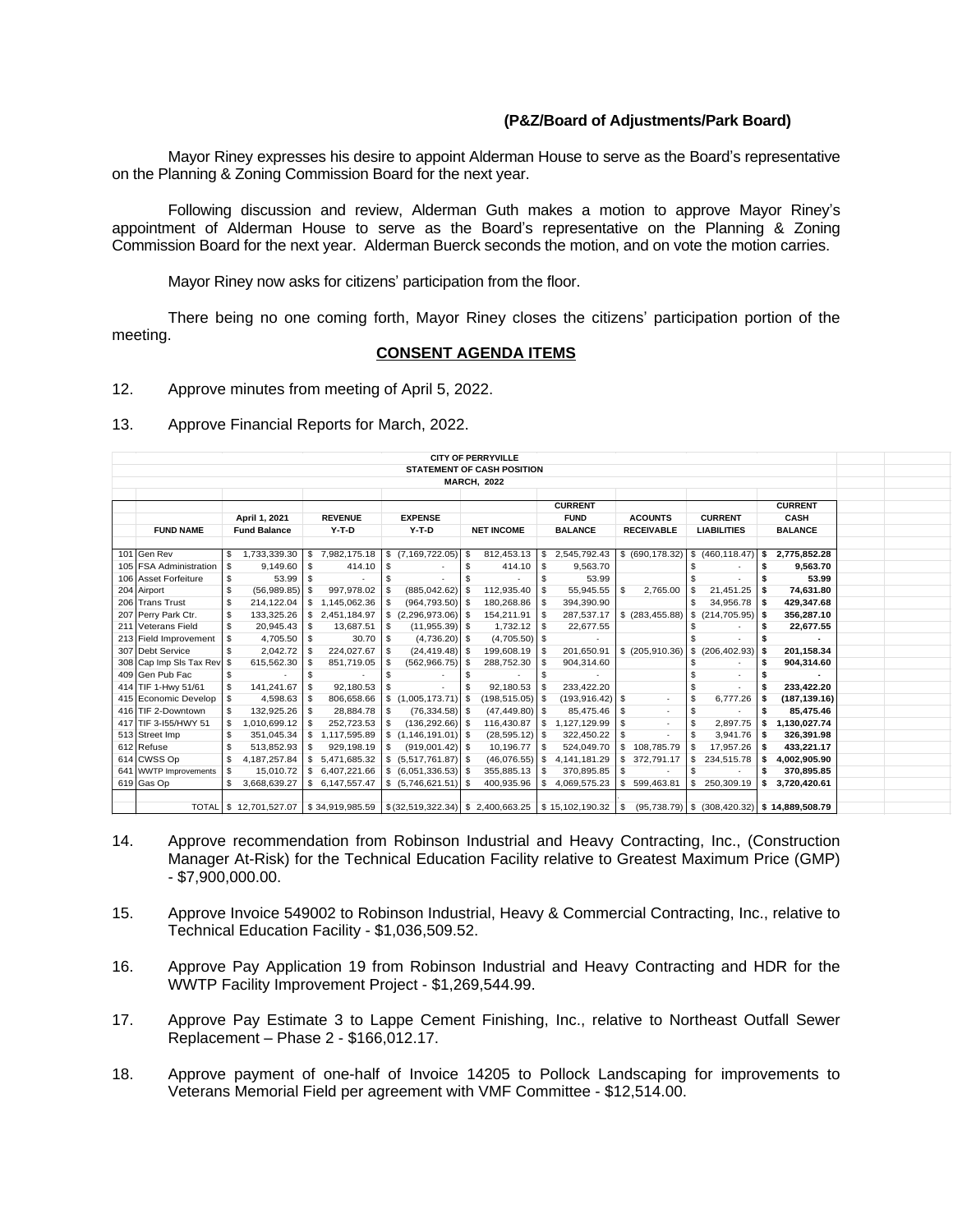- 19. Approve request from Public Works Director Layton to sell items on Purple Wave Auction site.
- 20. Approve request to close the Perry Park Center for the 4<sup>th</sup> of July festivities.
- 21. Approve request from Elks Lodge 2701 to include music in their outdoor event to be held on Saturday, May 21, 2022, from 7:00 p.m. to 11:00 p.m.
- 22. Approve outdoor music request from Mary Jane Burgers & Brew for their Live Music Series at "The Warehouse" on the northeast corner of North Jackson Street and West North Street on April 30, May 28, June 25, July 30, and August 27 from 6:00 p.m. to 10:00 p.m.
- 23. Approve outdoor music request from Mary Jane Burgers & Brew for the Exp Productions Showcase at "The Warehouse" on May 27, June 24, and July 29 from 6:00 p.m. to 10:00 p.m.
- 24. Approve Festival Application for the Home Brew Block Party on May 14 from noon to 4:00 p.m.

## **END OF CONSENT AGENDA**

At this time, Mayor Riney asks if anyone wishes to remove anything from the Consent Agenda.

Alderman Buerck makes a motion to approve the Consent Agenda. Alderman Rice seconds the motion, and on vote the motion carries.

#### **FIRST READINGS:**

Alderman Schumer presents motion, seconded by Alderman Buerck, and on vote carried Bill No. 6289, entering into a Police Officer Training Employment Agreement with James Rhoden, is read for the first time by title only. The heading is as follows:

AN ORDINANCE AUTHORIZING THE MAYOR OF THE CITY OF PERRYVILLE, MISSOURI, TO EXECUTE A CONTRACT BY AND BETWEEN THE CITY AND **JAMES D. RHODEN** RELATIVE TO **POLICE OFFICER TRAINING EMPLOYMENT AGREEMENT**; FURTHER SAID ORDINANCE SHALL AUTHORIZE AND DIRECT THE CITY CLERK TO ATTEST THE SIGNATURE OF THE MAYOR

Mayor Riney asks for Committee Reports.

Alderman Guth, as Chairman of the Public Works Committee, asks Public Works Director Layton to update the Board of Aldermen on the Spring Cleanup. Director Layton reports that they are making 40 pickups per day. One of the trucks broke down, but has been repaired. So far, they have a total of 190 pickups for this Spring Cleanup event.

Alderman Buerck, as Chairman of the Public Safety Committee, asks the Police Department to determine if a stop sign is needed at an intersection behind Walgreens.

Alderman Schumer, as Chairman of the Finance Committee, updates the Board on highlights of the Finance Report.

Alderman Guth, as Chairman of the Liaison Committee, reports that the Parks Board has reviewed a skate park design from Joplin; they are considering the options regarding keeping the Perry Park Center weight room open 24/7; the roof project at the Perry Park Center has been completed; and they are considered options regarding the bowling alley.

Alderman Schumer, as Chairman of the Sidewalk Committee, notes that the Committee may be meeting to review the Moulton Street sidewalk.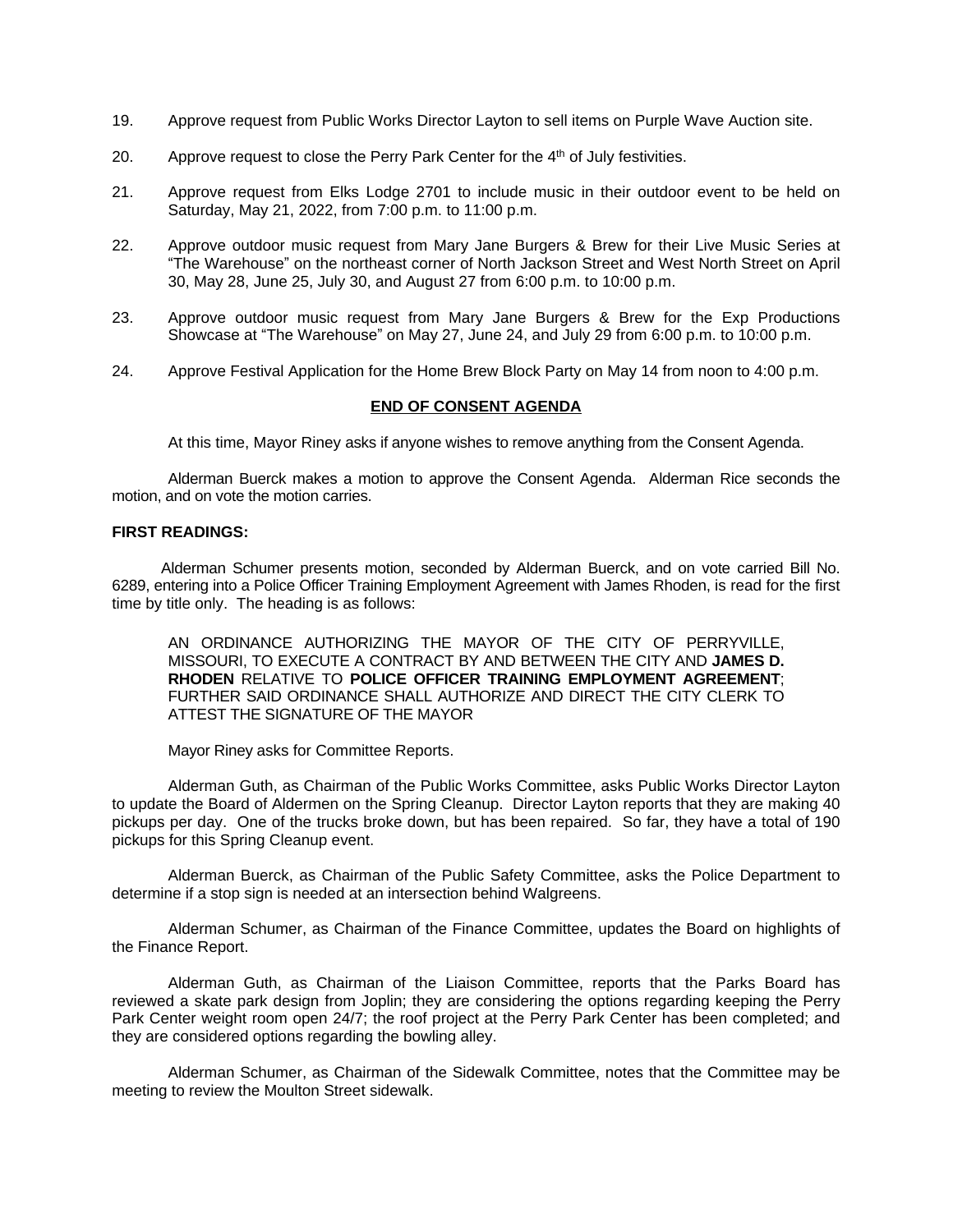# City Administrator Report:

 **Airport Spring Fly-In -** This event is hosted by the Airport Advisory Committee and is scheduled to take place next Saturday, April 30. The rain out day is May 1. This will be the Board's second such event and they have worked hard to make it special. The Mayor and Board, along with the general public, are invited.

 **Assn. of the Miraculous Medal Open House -** The Mayor and Board are invited to attend this grand reopening of the offices at AMM.

 **Closing date for 119 North Jackson Street – May 2, 2022 -** Major Jones and others have worked hard to get this space ready to sell and we will close on May 2. Our new building is still several months from being finished so we have stored much of the equipment at Building 3 at the airport.

 **PPC Projector Update -** Although our projector has not yet arrived, staff has pushed to the point of getting a temporary fix. The part that we could have ordered last fall to limp the projector by for a couple months is now available and installed. We will start showing movies this weekend. The new projector will not arrive until later this fall, supposedly, but at least we will have summer movie options for the community. (P&R Director Cadwell adds that the part to fix the current project cost \$200 and will transfer to the new project. He also told the Board that the company did not charge installation fees.)

 **City Staff and Aldermen Photos -** We will be scheduling website pictures for the new mayor and aldermen. The current aldermen are also welcome to have their photos retaken if they would like an update.

 **Park Center Closed April 30 at 2 pm -** Our electrician and engineer have collaborated with staff to schedule a change-out tomorrow in order to install the new electric panel and complete the electrical work at the Perry Park Center. While that happens, it makes sense to also "test" the transfer switch with a generator. The park center will be closed during this time.

 **Ground Water Protection Council –** The Groundwater Protection Council has invited me to speak at their annual conference in Salt Lake City regarding the grotto sculpin video and to learn about our work here. This event is scheduled June 21-23 and it looks like they will cover my travel expenses. Depending on the final agenda, I may have to miss our June 21st meeting but otherwise it would work in the calendar. This is exciting validation for the community's efforts and I am glad they want to learn more.

 **Small Town Showcase – Missouri Humanities Council -** Sometime back, I submitted a nomination for our community to be one of 2023 "Featured Five" communities for Missouri Humanities' Small Town Showcase program. I am happy to say we are one of five finalists and the next step in this process is to have the public vote for our Featured Five. Voting will open on May 1st and close on July 1st. Anyone is able to vote, and they can vote for up to 5 different communities, but a single person may only vote once. Missouri Humanities will push out the voting process to their contacts and social media following, through e-blasts, posts, and website information. At that time, we will have to mobilize our community and get them excited to vote! This is a great opportunity for a short video featuring Perryville and some of the great things people can see and do here.

City Engineer Report:

 **NE Sewer Project –** The project is progressing. The parts have arrived and signs have been placed on Highway E that the road will be closed for a week.

 **Fire House Utilities –** This project is nearly complete. Water and sewer lines have been installed and the contractor is repairing the ground. The last test will need to be done in 30 days.